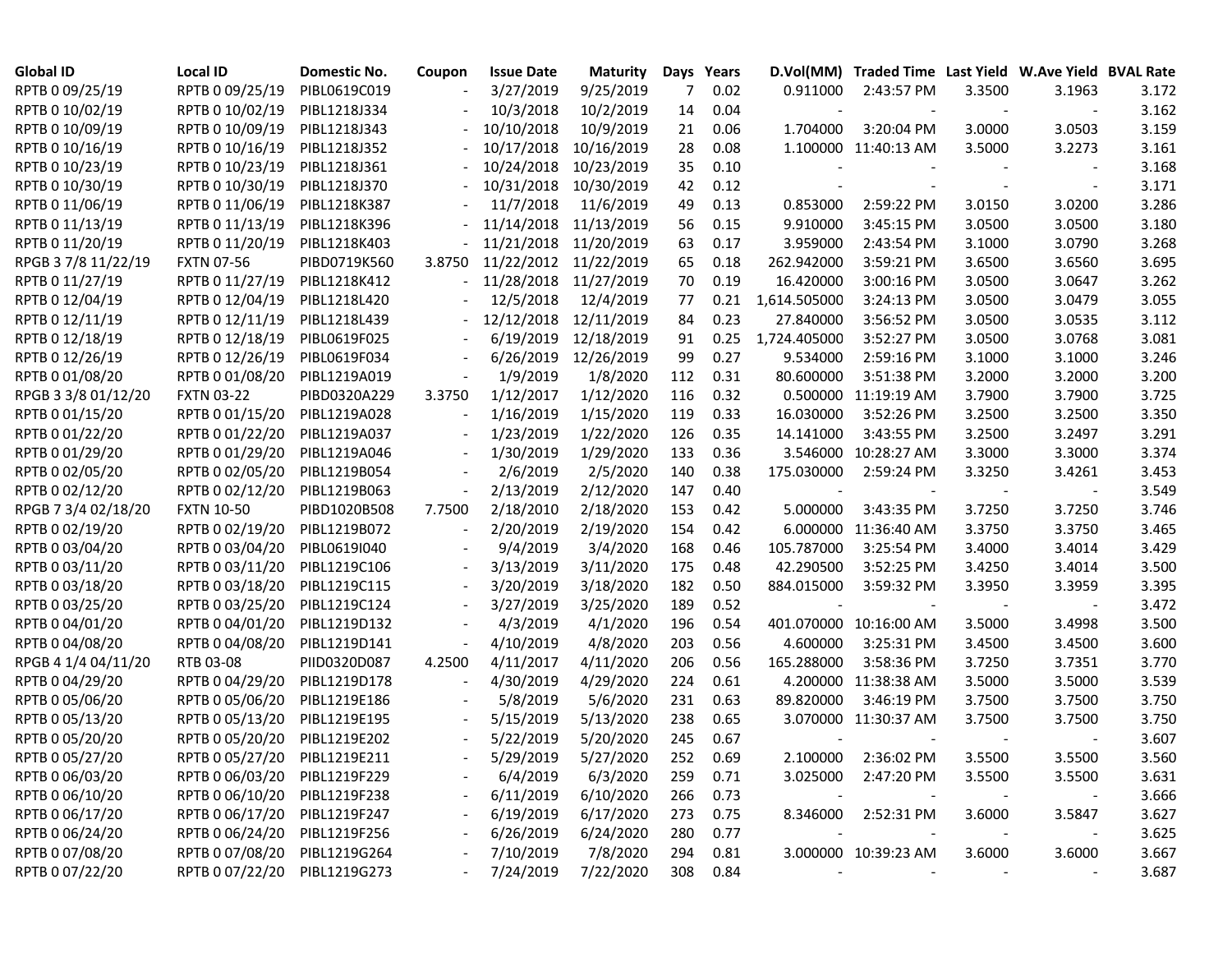| <b>Global ID</b>     | <b>Local ID</b>   | Domestic No. | Coupon  | <b>Issue Date</b> | <b>Maturity</b>                     | Days | Years |              | D.Vol(MM) Traded Time Last Yield W.Ave Yield BVAL Rate |        |                          |       |
|----------------------|-------------------|--------------|---------|-------------------|-------------------------------------|------|-------|--------------|--------------------------------------------------------|--------|--------------------------|-------|
| RPTB 0 08/05/20      | RPTB 0 08/05/20   | PIBL1219H281 |         | 8/7/2019          | 8/5/2020                            | 322  | 0.88  | 18.957000    | 2:23:16 PM                                             | 3.6000 | 3.6241                   | 3.698 |
| RPGB 7 1/4 08/19/20  | RTB 10-01         | PIID1020H015 | 7.2500  | 8/19/2010         | 8/19/2020                           | 336  | 0.92  |              |                                                        |        |                          | 3.790 |
| RPTB 0 08/19/20      | RPTB 0 08/19/20   | PIBL1219H290 |         | 8/20/2019         | 8/19/2020                           | 336  | 0.92  | 16.020000    | 3:03:38 PM                                             | 3.6250 | 3.6367                   | 3.679 |
| RPGB 3 3/8 08/20/20  | <b>FXTN 05-73</b> | PIBD0520H735 | 3.3750  | 8/20/2015         | 8/20/2020                           | 337  | 0.92  | 57.158900    | 3:57:24 PM                                             | 3.9000 | 3.8138                   | 3.799 |
| RPTB 0 09/02/20      | RPTB 0 09/02/20   | PIBL1219I306 |         | 9/4/2019          | 9/2/2020                            | 350  | 0.96  | 11.927000    | 3:22:08 PM                                             | 3.6300 | 3.6383                   | 3.668 |
| RPGB 6 1/8 09/16/20  | <b>FXTN 10-51</b> | PIBD1020I510 | 6.1250  | 9/16/2010         | 9/16/2020                           | 364  | 1.00  | 2.000000     | 3:50:58 PM                                             | 3.9000 | 3.9000                   | 3.823 |
| RPTB 0 09/16/20      | RPTB 0 09/16/20   | PIBL1219I315 |         | 9/18/2019         | 9/16/2020                           | 364  | 1.00  | 120.525000   | 3:27:20 PM                                             | 3.6350 | 3.6454                   | 3.667 |
| RPGB 5 7/8 12/16/20  | <b>FXTN 10-52</b> | PIBD1020L525 | 5.8750  | 12/16/2010        | 12/16/2020                          | 455  | 1.25  | 6.772000     | 2:33:53 PM                                             | 4.0500 | 4.0500                   | 3.871 |
| RPGB 4 1/4 01/25/21  | <b>FXTN 03-23</b> | PIBD0321A236 | 4.2500  | 1/25/2018         | 1/25/2021                           | 495  | 1.36  | 150.000000   | 2:54:50 PM                                             | 3.9350 | 3.9683                   | 3.962 |
| RPGB 7 3/8 03/03/21  | RTB 10-02         | PIID1021C027 | 7.3750  | 3/3/2011          | 3/3/2021                            | 532  | 1.46  | 7.000000     | 3:45:43 PM                                             | 3.9250 | 3.9250                   | 3.915 |
| RPGB 3 1/2 03/20/21  | <b>FXTN 07-57</b> | PIBD0721C574 | 3.5000  | 3/20/2014         | 3/20/2021                           | 549  | 1.50  | 16.200000    | 3:50:29 PM                                             | 4.0500 | 4.0174                   | 4.020 |
| RPGB 6 1/2 04/28/21  | <b>FXTN 10-53</b> | PIBD1021D531 | 6.5000  | 4/28/2011         | 4/28/2021                           | 588  | 1.61  |              |                                                        |        |                          | 3.956 |
| RPGB 4 7/8 06/13/21  | RTB 03-09         | PIID0321F092 | 4.8750  | 6/13/2018         | 6/13/2021                           | 634  | 1.74  | 462.670000   | 3:55:36 PM                                             | 4.1250 | 3.9747                   | 4.038 |
| RPGB 5 3/4 10/20/21  | RTB 10-03         | PIID1021J039 | 5.7500  | 10/20/2011        | 10/20/2021                          | 763  | 2.09  |              |                                                        |        |                          | 4.024 |
| RPGB 5 3/4 11/24/21  | <b>FXTN 10-55</b> | PIBD1021K551 | 5.7500  | 11/24/2011        | 11/24/2021                          | 798  | 2.19  | 5.000000     | 3:44:55 PM                                             | 4.1000 | 4.1000                   | 4.057 |
| RPGB 6 3/8 01/19/22  | <b>FXTN 10-54</b> | PIBD1022G545 | 6.3750  | 7/19/2011         | 1/19/2022                           | 854  | 2.34  | 5.000000     | 3:44:15 PM                                             | 4.1000 | 4.1000                   | 4.037 |
| RPGB 4 01/26/22      | <b>FXTN 05-74</b> | PIBD0522A747 | 4.0000  | 1/26/2017         | 1/26/2022                           | 861  | 2.36  | 42.300000    | 3:04:57 PM                                             | 4.0000 | 4.0421                   | 4.065 |
| RPGB 15 03/14/22     | <b>FXTN 20-02</b> | PIBD2022C021 | 15.0000 | 3/14/2002         | 3/14/2022                           | 908  | 2.49  |              |                                                        |        |                          | 4.108 |
| RPGB 4 3/4 07/04/22  | <b>FXTN 03-24</b> | PIBD0322G247 | 4.7500  | 7/4/2019          | 7/4/2022 1,020                      |      | 2.79  | 58.900000    | 2:38:02 PM                                             | 3.9750 | 3.9983                   | 4.036 |
| RPGB 4 7/8 08/02/22  | <b>FXTN 10-56</b> | PIBD1022H562 | 4.8750  | 8/2/2012          | 8/2/2022 1,049                      |      | 2.87  |              |                                                        |        |                          | 4.170 |
| RPGB 4 3/4 09/13/22  | <b>FXTN 10-57</b> | PIBD1022I570 | 4.7500  | 9/13/2012         | 9/13/2022 1,091                     |      | 2.99  |              |                                                        |        |                          | 4.173 |
| RPGB 12 3/4 10/17/22 | <b>FXTN 20-03</b> | PIBD2022J033 | 12.7500 | 10/17/2002        | 10/17/2022 1,125                    |      | 3.08  |              |                                                        |        |                          | 4.202 |
| RPGB 4 5/8 12/04/22  | RTB 05-11         | PIID0522L114 | 4.6250  | 12/4/2017         | 12/4/2022 1,173                     |      | 3.21  | 51.875000    | 3:55:45 PM                                             | 4.2000 | 4.1824                   | 4.204 |
| RPGB 4 12/06/22      | <b>FXTN 10-58</b> | PIBD1022L585 | 4.0000  | 12/6/2012         | 12/6/2022 1,175                     |      | 3.22  |              |                                                        |        |                          | 4.211 |
| RPGB 13 02/20/23     | <b>FXTN 20-04</b> | PIBD2023B048 | 13.0000 | 2/20/2003         | 2/20/2023 1,251                     |      | 3.43  |              |                                                        |        | $\overline{\phantom{a}}$ | 4.250 |
| RPGB 5 1/2 03/08/23  | <b>FXTN 05-75</b> | PIBD0523C752 | 5.5000  | 3/8/2018          | 3/8/2023 1,267                      |      | 3.47  | 1,316.800000 | 3:55:15 PM                                             | 4.3450 | 4.3483                   | 4.345 |
| RPGB 3 1/2 04/21/23  | <b>FXTN 07-58</b> | PIBD0723D588 | 3.5000  | 4/21/2016         | 4/21/2023 1,311                     |      | 3.59  |              |                                                        |        |                          | 4.404 |
| RPGB 11 7/8 05/29/23 | <b>FXTN 20-05</b> | PIBD2023E054 | 11.8750 | 5/29/2003         | 5/29/2023 1,349                     |      | 3.69  |              |                                                        |        |                          | 4.331 |
| RPGB 3 1/4 08/15/23  | RTB 10-04         | PIID1023H046 | 3.2500  | 8/15/2013         | 8/15/2023 1,427                     |      | 3.91  |              | 5.000000 11:51:53 AM                                   | 4.5000 | 4.5000                   | 4.363 |
| RPGB 11 3/8 10/23/23 | <b>FXTN 20-06</b> | PIBD2023J068 | 11.3750 | 10/23/2003        | 10/23/2023 1,496                    |      | 4.10  |              |                                                        |        |                          | 4.341 |
| RPGB 6 1/4 03/12/24  | RTB 05-12         | PIID0524C129 | 6.2500  | 3/12/2019         | 3/12/2024 1,637                     |      | 4.48  | 1,513.900000 | 3:52:51 PM                                             | 4.3500 | 4.3538                   | 4.341 |
| RPGB 4 1/2 04/20/24  | <b>FXTN 07-59</b> | PIBD0724D595 | 4.5000  | 4/20/2017         | 4/20/2024 1,676                     |      | 4.59  |              | 0.200000 11:33:50 AM                                   | 4.4125 | 4.4125                   | 4.454 |
| RPGB 12 3/8 06/03/24 | <b>FXTN 20-07</b> | PIBD2024F075 | 12.3750 | 6/3/2004          | 6/3/2024 1,720                      |      | 4.71  |              |                                                        |        |                          | 4.408 |
| RPGB 12 7/8 08/05/24 | <b>FXTN 20-08</b> | PIBD2024H086 | 12.8750 | 8/5/2004          | 8/5/2024 1,783                      |      | 4.88  |              |                                                        |        |                          | 4.426 |
| RPGB 4 1/8 08/20/24  | <b>FXTN 10-59</b> | PIBD1024H595 | 4.1250  | 8/20/2014         | 8/20/2024 1,798                     |      | 4.92  | 0.010000     | 3:46:52 PM                                             | 4.5500 | 4.5500                   | 4.434 |
| RPGB 13 3/4 11/11/24 | <b>FXTN 20-09</b> | PIBD2024K091 |         |                   | 13.7500 11/11/2004 11/11/2024 1,881 |      | 5.15  |              |                                                        |        |                          | 4.451 |
| RPGB 5 3/4 04/12/25  | <b>FXTN 07-61</b> | PIBD0725D618 | 5.7500  | 4/12/2018         | 4/12/2025 2,033                     |      | 5.57  |              | 310.000000 2:45:32 PM                                  | 4.5750 | 4.5982                   | 4.577 |
| RPGB 12 1/8 04/14/25 | <b>FXTN 20-10</b> | PIBD2025D103 | 12.1250 | 4/14/2005         | 4/14/2025 2,035                     |      | 5.57  |              |                                                        |        |                          | 4.486 |
| RPGB 3 5/8 09/09/25  | <b>FXTN 10-60</b> | PIBD10251608 | 3.6250  | 9/9/2015          | 9/9/2025 2,183                      |      | 5.98  |              |                                                        |        | $\overline{\phantom{a}}$ | 4.447 |
| RPGB 12 1/8 10/20/25 | <b>FXTN 20-11</b> | PIBD2025J116 | 12.1250 | 10/20/2005        | 10/20/2025 2,224                    |      | 6.09  |              | 0.200000 10:31:33 AM                                   | 4.6250 | 4.6250                   | 4.527 |
| RPGB 18 1/4 11/29/25 | <b>FXTN 25-01</b> | PIBD2525K015 | 18.2500 | 11/29/2000        | 11/29/2025 2,264                    |      | 6.20  |              | 0.200000 10:34:07 AM                                   | 4.6250 | 4.6250                   | 4.534 |
| RPGB 10 1/4 01/19/26 | <b>FXTN 20-12</b> | PIBD2026A122 | 10.2500 | 1/19/2006         | 1/19/2026 2,315                     |      | 6.34  |              | 0.200000 10:33:23 AM                                   | 4.6250 | 4.6250                   | 4.543 |
|                      |                   |              |         |                   |                                     |      |       |              |                                                        |        |                          |       |